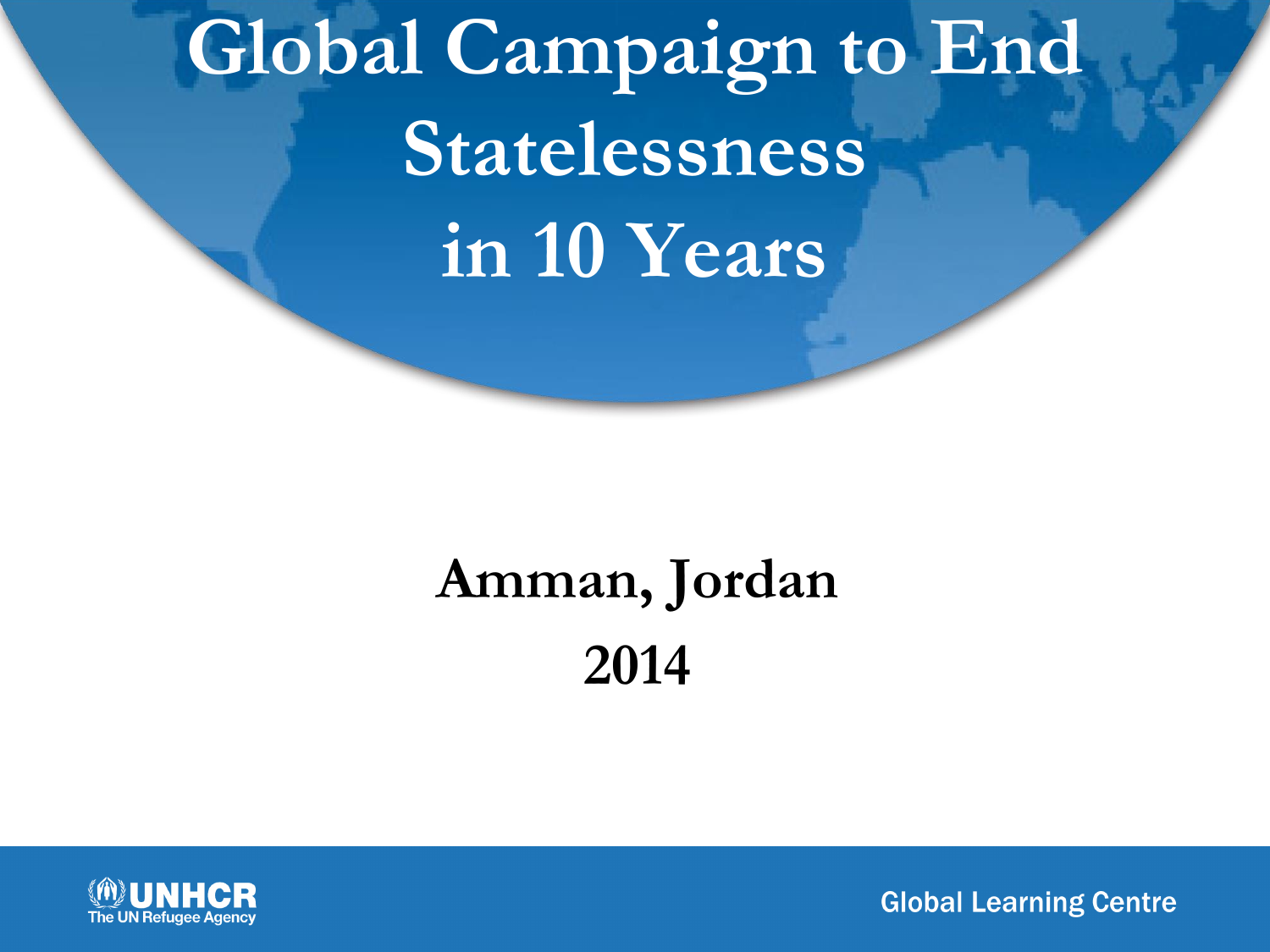## UNHCR's Mandate

 *1995 UN General Assembly resolution* requested UNHCR to prevent and reduce statelessness and to protect the rights of stateless persons

 *2006 UNHCR Executive Committee* conclusion on identification, prevention and reduction of stateless and protection of stateless persons.

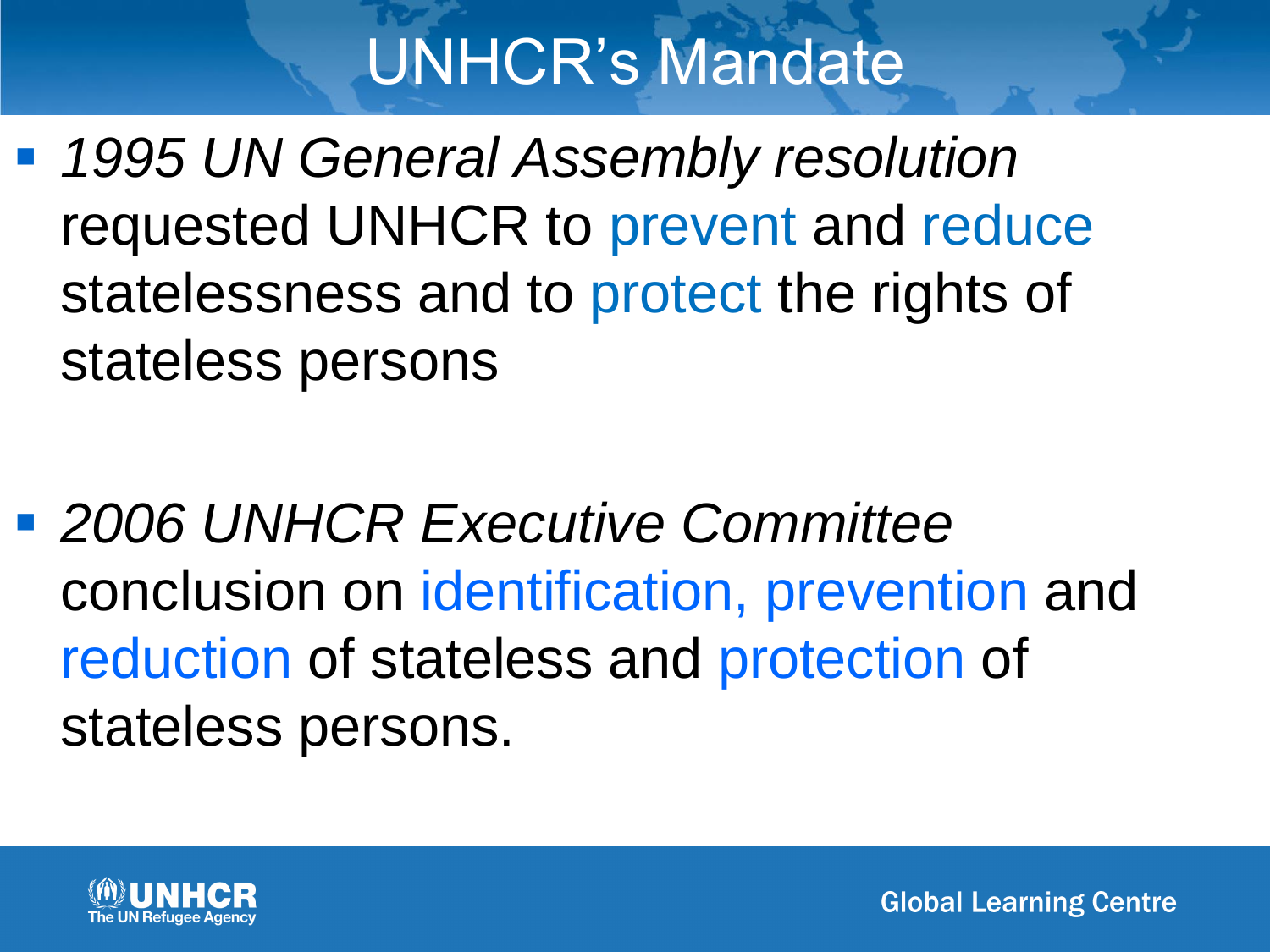# **UNHCR's Mandate**

- **4 Areas** (ExCom Conclusion 106 2006): **I**dentification
- **Prevention**
- **Reduction**
- **Protection**
- **Mandate is universal, not covering only countries party to the statelessness conventions**

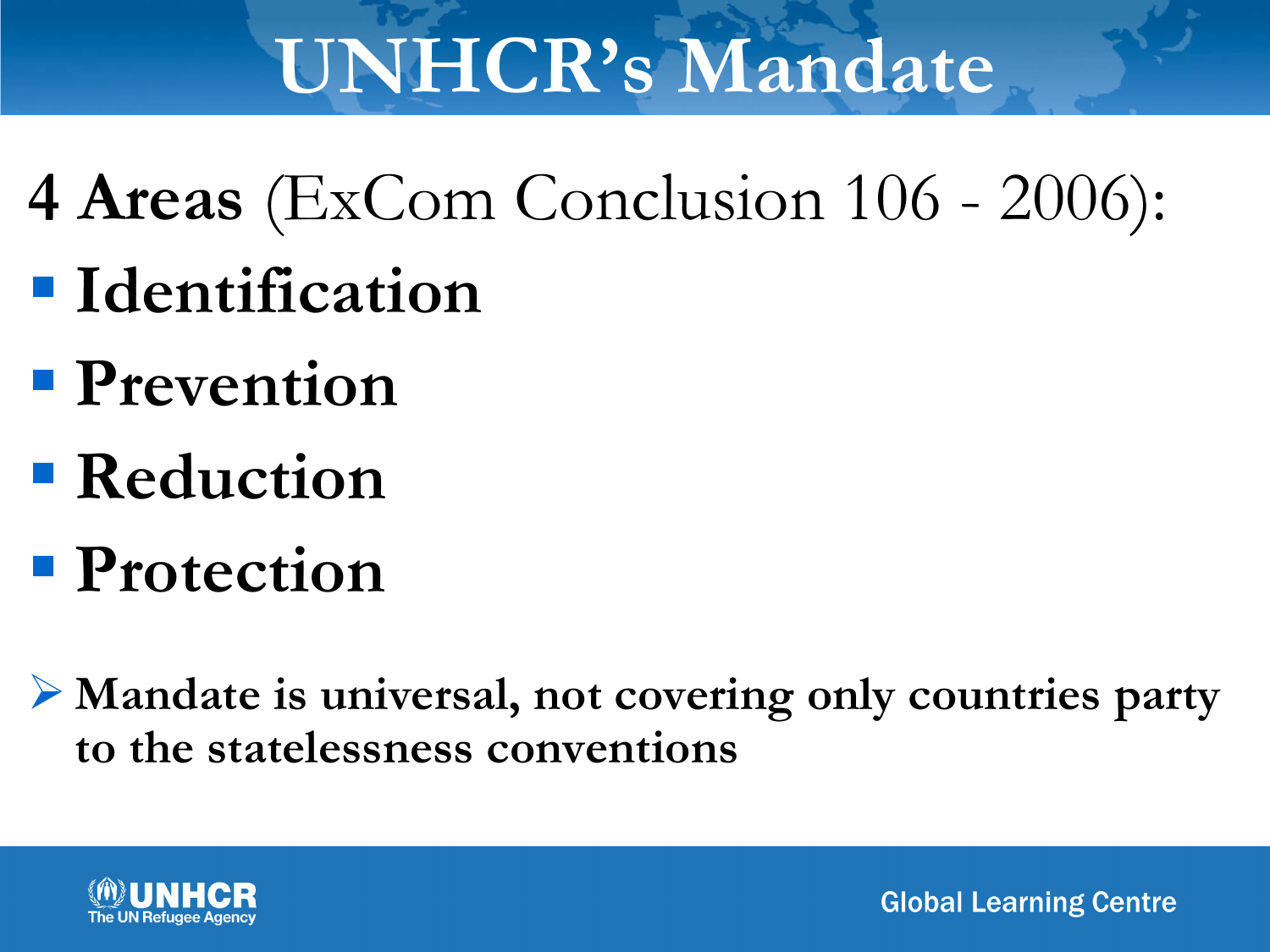### **Statelessness and Children**

**Individual Level**: Illiteracy, poverty, vulnerability to exploitation, limited access to basic rights and services. Heightened risks of smuggling, trafficking, and family separation.

**Family**: Statelessness is often passed on from parent to child, and families are frequently torn apart by detention or deportation.

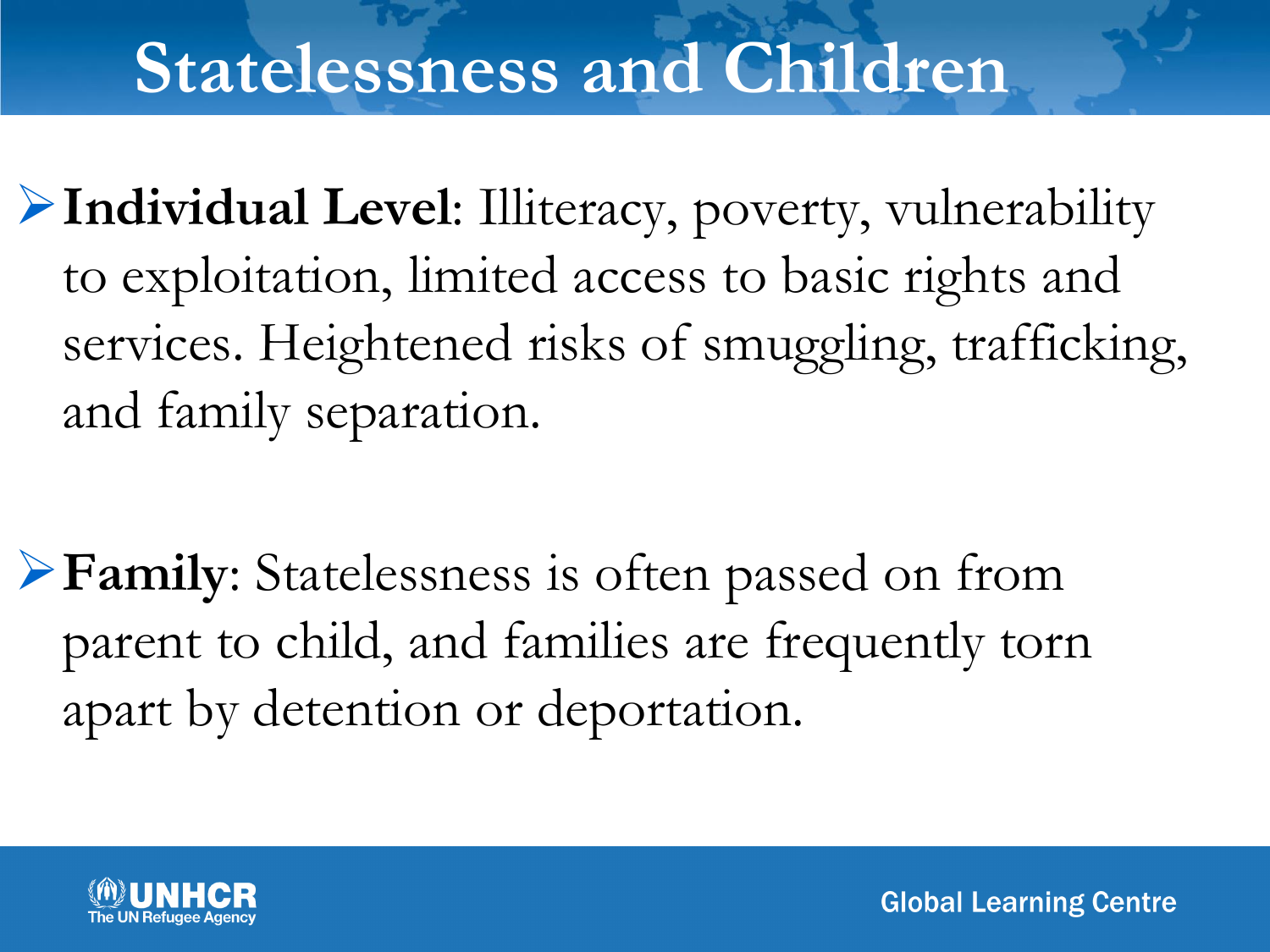### Global Campaign 2014





**Global Learning Centre**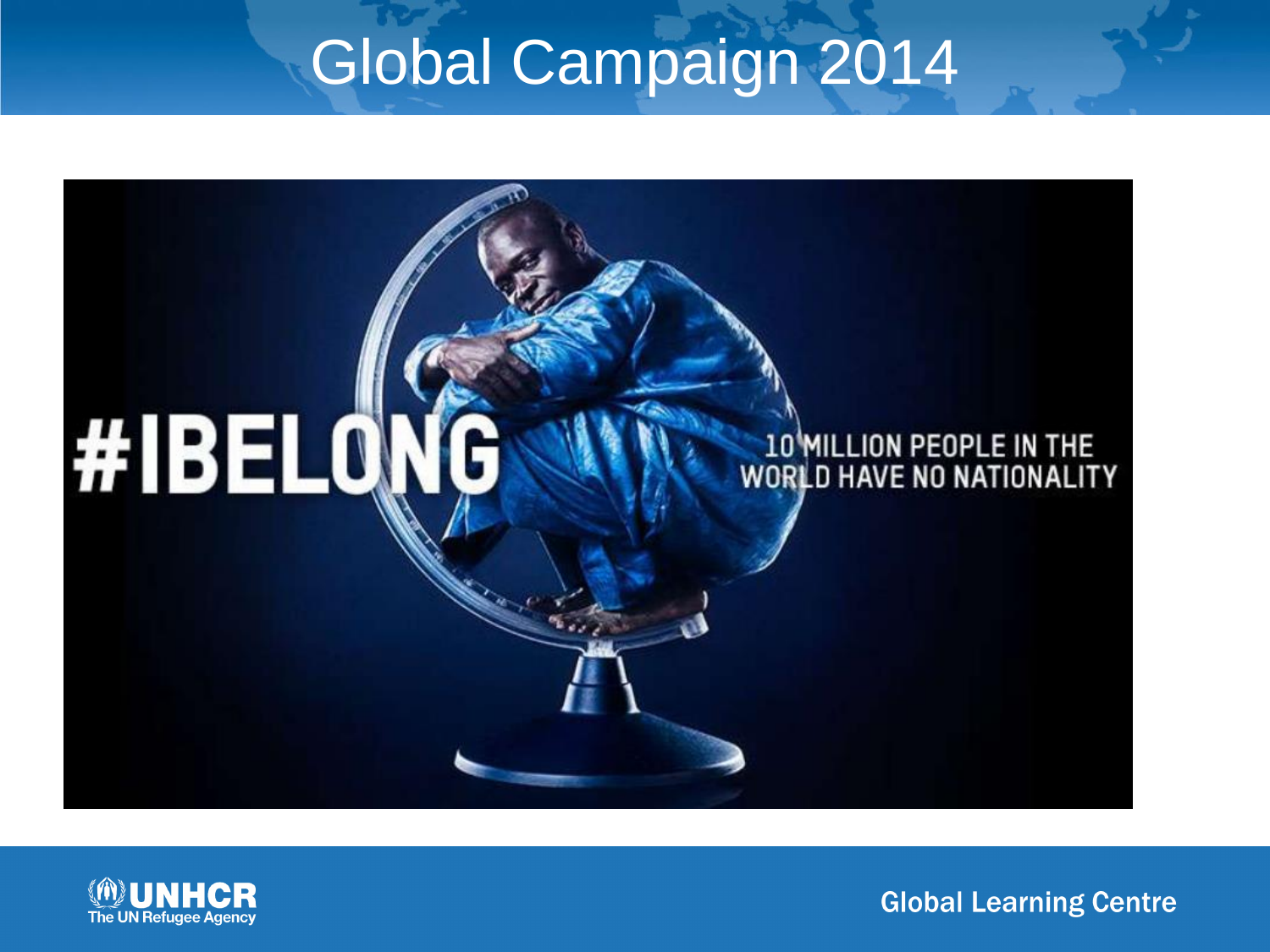#### 1954 and 1961 Statelessness Conventions

### ■ 44 accessions since 2011





**Global Learning Centre**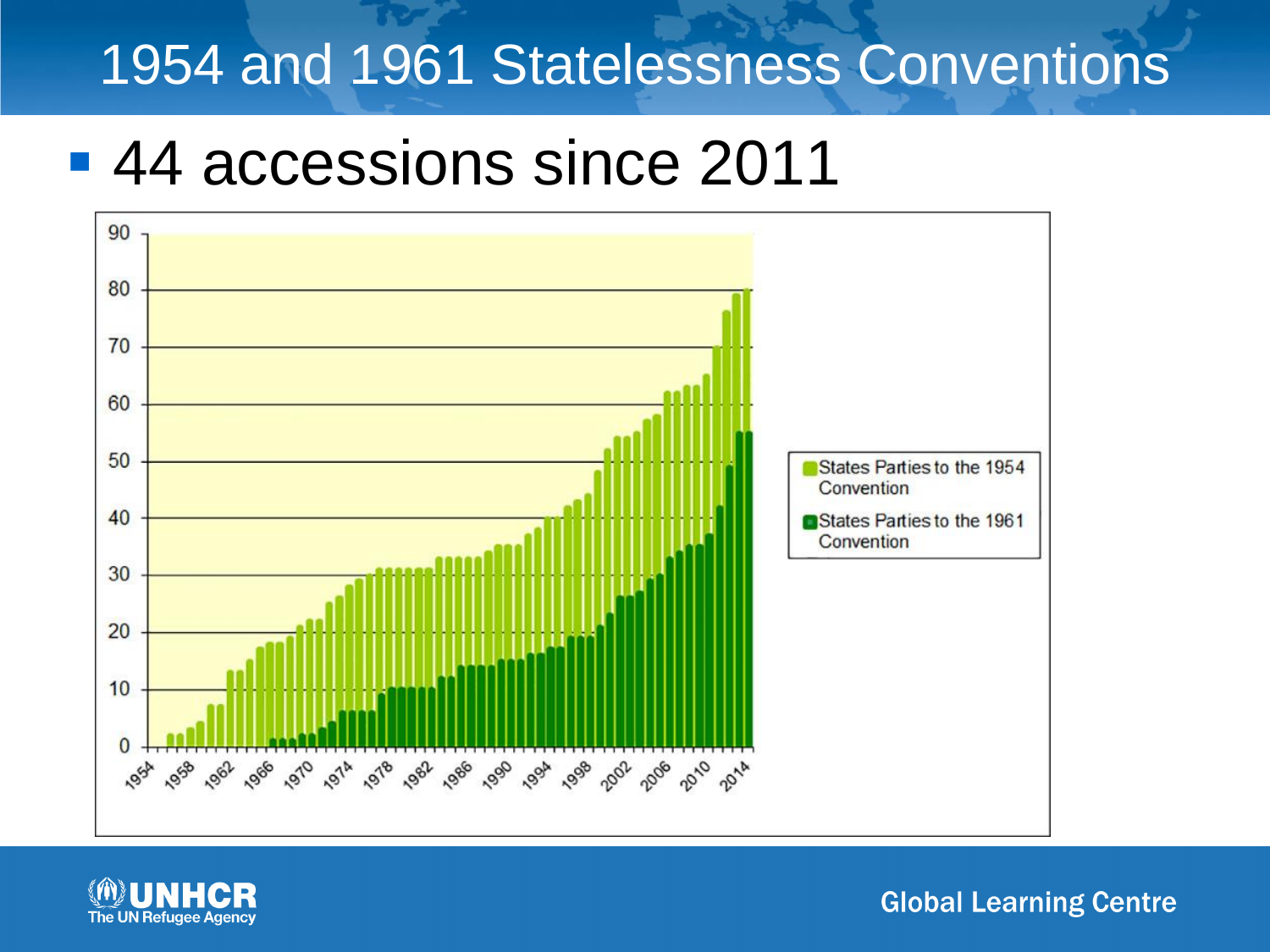# UNHCR Global Action Plan

- 1. Resolve existing situations of statelessness.
- 2. Ensure that no child is born stateless.
- 3. Remove gender discrimination from nationality laws
- 4. Prevent denial, loss or deprivation of nationality on discriminatory grounds.
- 5. Prevent statelessness in cases of State succession.
- 6. Grant protection status to stateless migrants and facilitate their naturalisation.
- 7. Ensure birth registration for the prevention of statelessness.
- 8. Issue nationality documentation to those with entitlement to it.
- 9. Accede to the UN Statelessness Conventions,
- 10. Improve quantitative and qualitative data on stateless populations.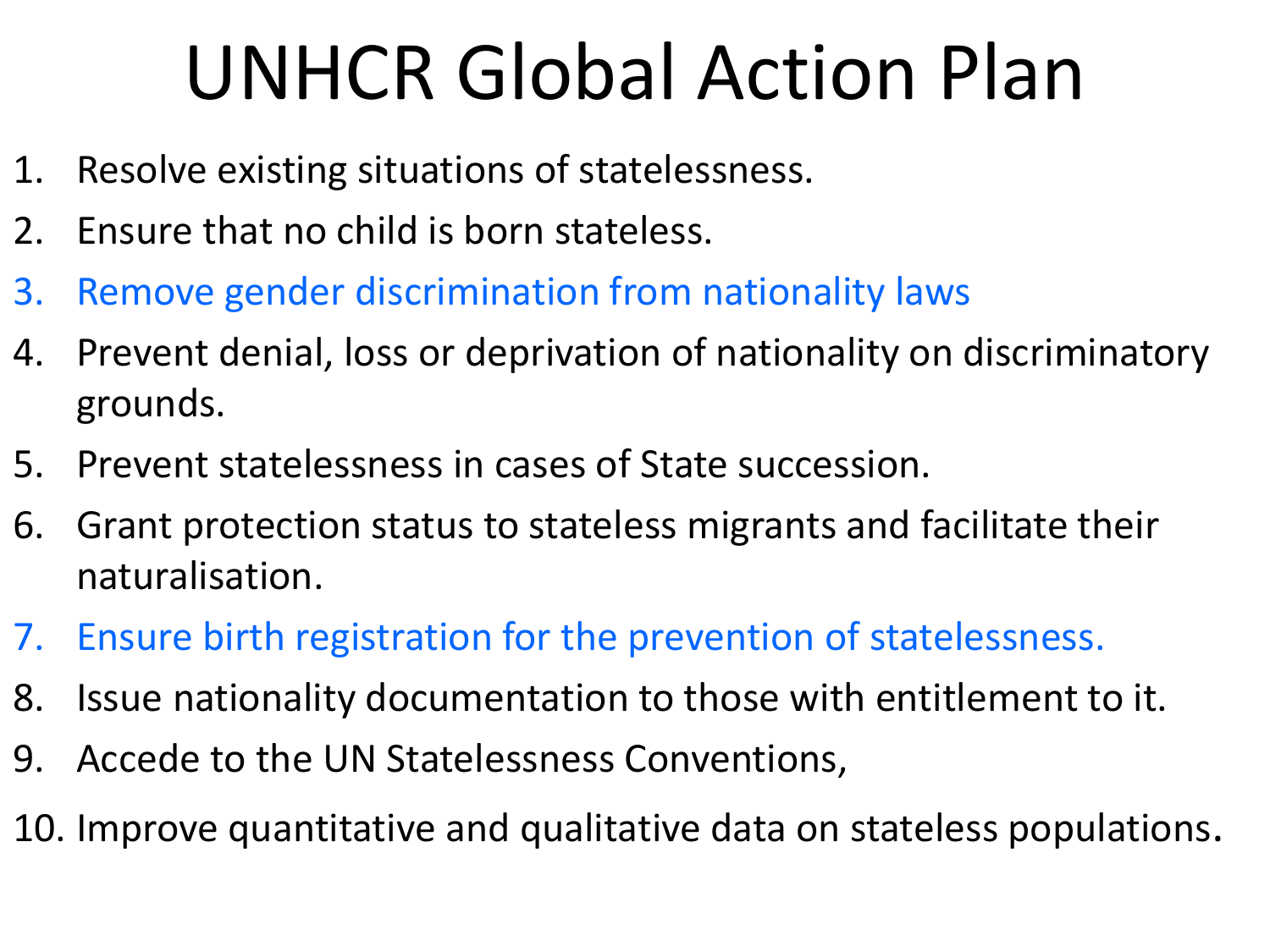# UNHCR Global Action Plan

Action points that are of particular relevance to MENA:

#### **#3 Remove gender discrimination from nationality laws**

*MENA is the region with the greatest concentration of nationality laws denying women the right to confer nationality to children on an equal basis as men. It has 12 of the world's 27 countries with gender-discriminatory nationality laws.*

#### **#7 Ensure birth registration for the prevention of statelessness.**

*Birth registration is the right of all children under international law. But there are massive gaps among Syrian refugee children in particular—placing them at very high risk of statelessness, as they acquire nationality from exclusively through fathers, thousands of which are missing or deceased due to the conflict.*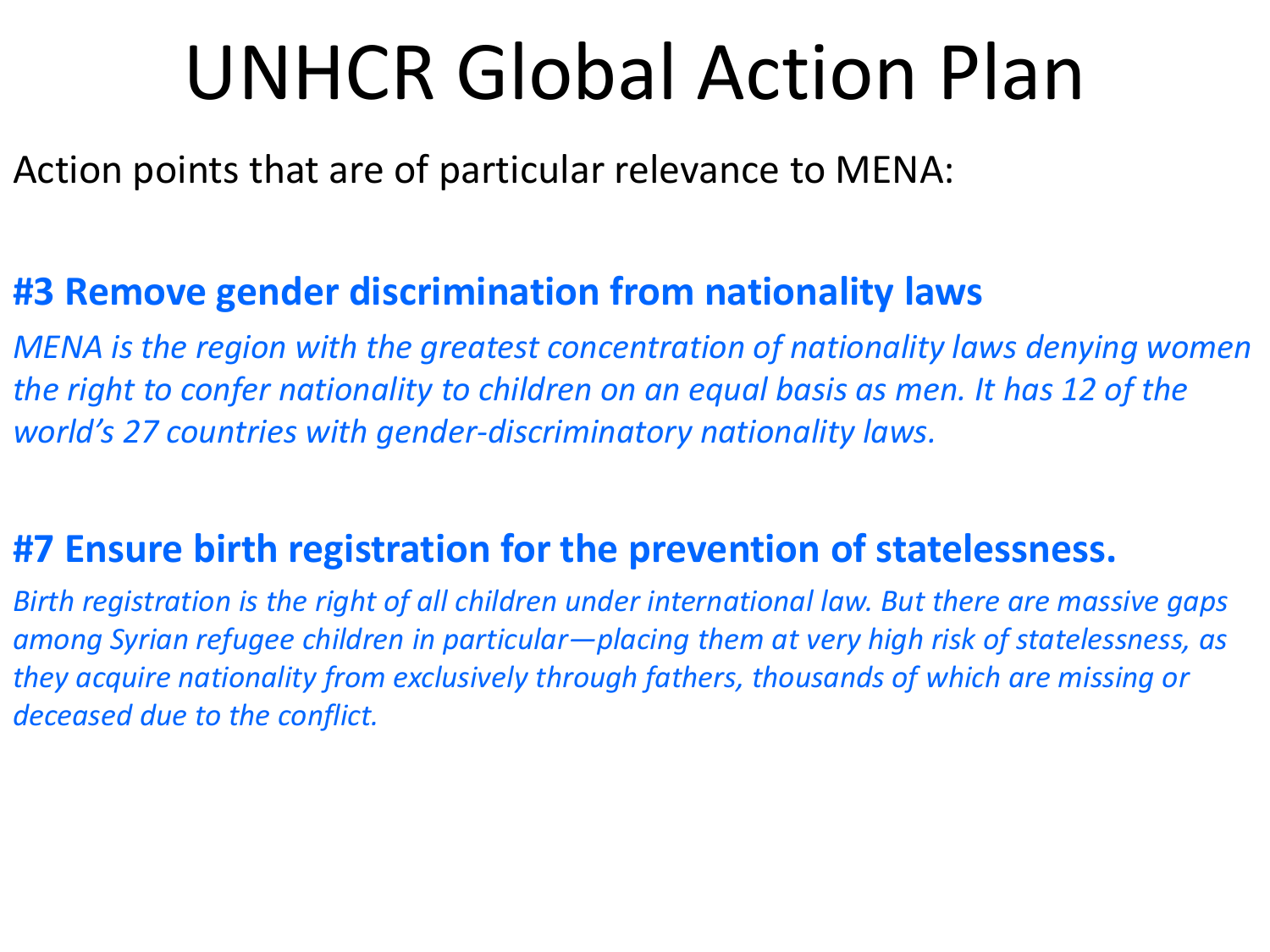Scope of the Problem: Risks of Statelessness for Syrian Refugee Children

- **Gaps in Law: Under Syrian law and practice children acquire nationality through the father alone**
- **Family Separation: One quarter of refugee households, 145,000 in number, are now headed by women alone.**
- **No Proof of Parentage: 77% of Syrian refugee births in Lebanon not registered.**
- **Scale of Need: Over 100,000 Syrian refugee children born in exile.**

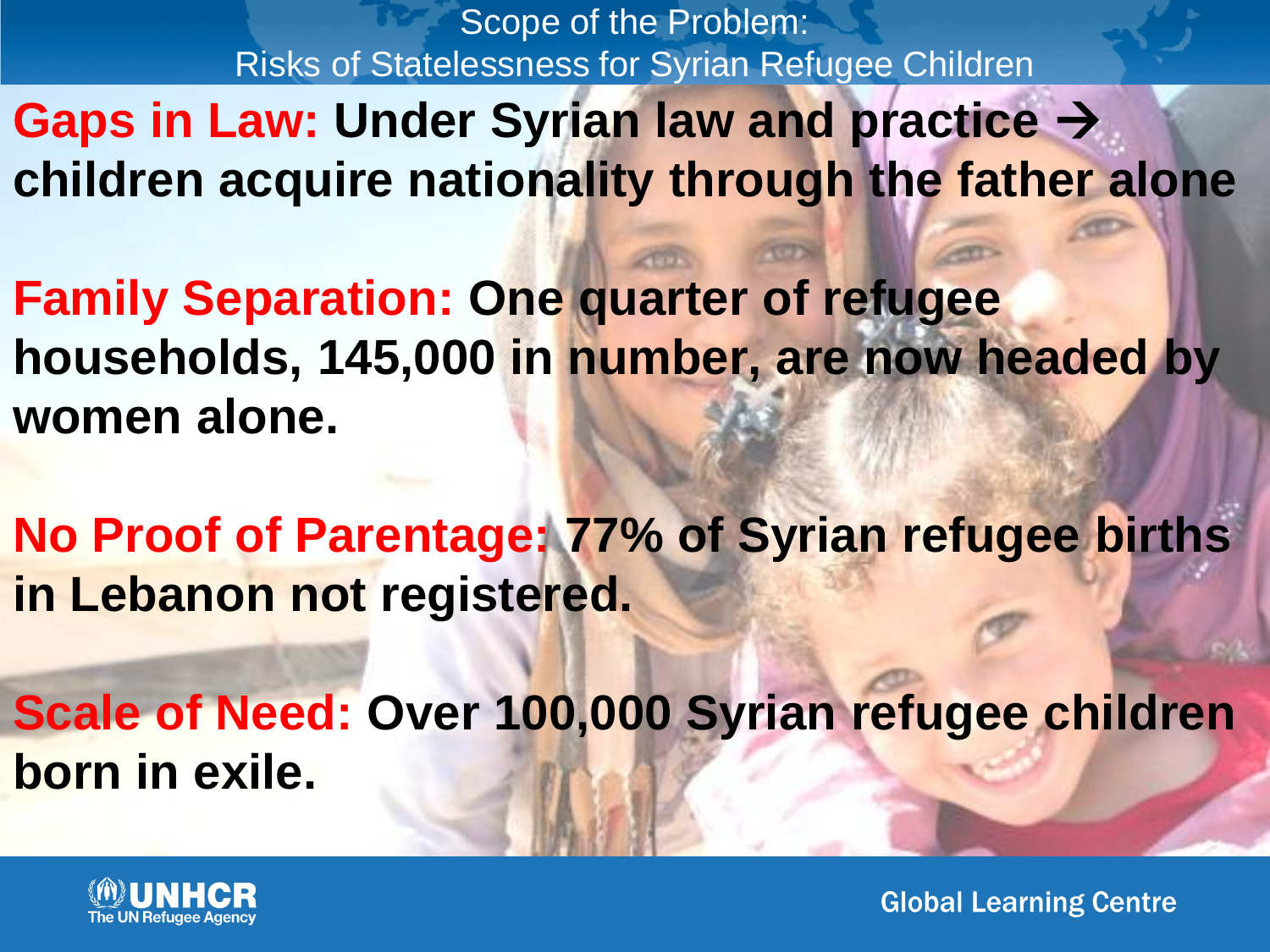### **Unregistered Children and the Risk of Statelessness**

- **Nationality at birth is acquired either through descent or place** of birth (most countries in MENA grant nationality at birth by descent – jus sanguinis)
- Accordingly, the lack of a birth certificate does not alone make a child stateless.
- But it places children at *risk of statelessness*, because they have no proof of their parentage – and therefore no proof of their status as nationals.
- **This risk increases in situations of forced displacement and** family separation.